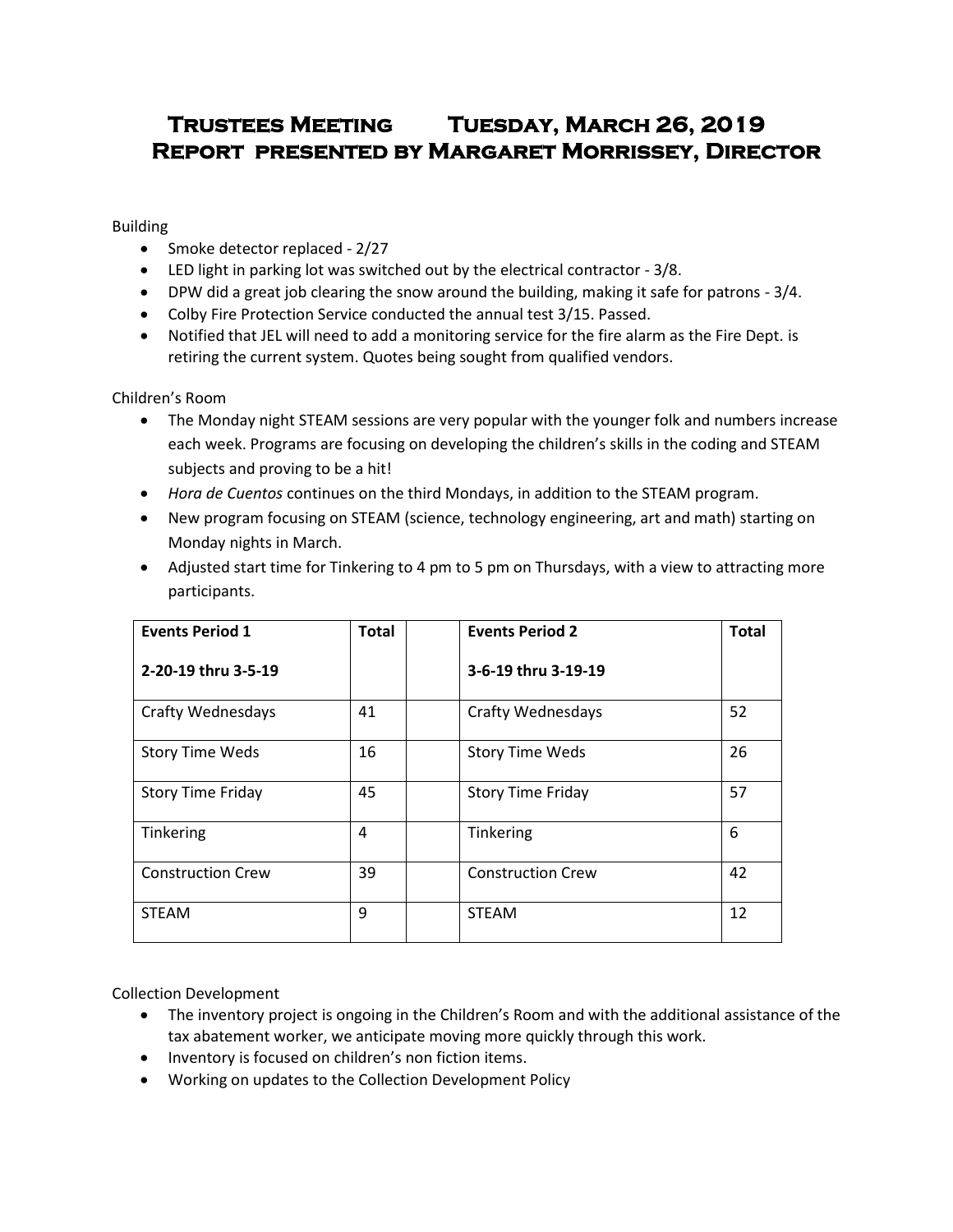New thematic displays are continuously being created to promote the collections and encourage borrowing - Think Spring, World Wide Web 30<sup>th</sup> Anniversary, St. Patrick's Day, International Women's Day and "Vernal Equinox" display related to the Super moon

Friends of Jacob Edwards Library

- Passes for the Naismith Basketball Hall of Fame now available for patrons to borrow 3/25
- The Friends will be holding the annual booksale starting Thursday,  $28<sup>th</sup>$  at 1 pm until Saturday at 12 noon. This year there are lots of CDs and DVDs included in the donations.
- New refrigerator magnets available.

Internships

• Supervising an MLIS student: Polly Currier in her Community Outreach course for Simmons University.

Meetings

Area Library Directors meeting 3/27 in Sturbridge, to discuss areas of mutual interest.

**Outreach** 

 Northeast Energy Center LLC binder is on display in the Reference area for public viewing 3/15.

Programs

- A free monthly yoga program on the first Saturday of the month, at 9:30 am, offered by Jennifer Brouillard of *Roots to Wellness*.
- Quinebaug Chess club meets on Saturdays at 9:30 11:30 am. Eleven people attended each session.
- Robin O'Herin presented a gospel and blues concert 2/28
- Ben Goldfarb presented a program based on his book *Eager: The [Surprising,](https://www.amazon.com/Eager-Surprising-Secret-Beavers-Matter/dp/160358739X/ref=sr_1_6?ie=UTF8&qid=1512586233&sr=8-6&keywords=eager+beaver) Secret Life of [Beavers](https://www.amazon.com/Eager-Surprising-Secret-Beavers-Matter/dp/160358739X/ref=sr_1_6?ie=UTF8&qid=1512586233&sr=8-6&keywords=eager+beaver) and Why They Matter.*
- Library Box Office screened "*102 Not Out*" on 3/14
- Kala Farnham's musical performance was held 3/21. Sponsored by the Friends of JEL and recorded by SCTV for uploading to You Tube.

Reference

- Adult & YA reference assistance: 20
- Working with researcher on Italian Immigration in Southbridge.

Safety and Security

- Police officers conducted various walk-throughs during the month.
- Center of Hope client had a behavioral issue 3/14 and created a difficulty for patrons entering the building. The CoH staff to client ratio of 2:12 became 1:11 and 1:1.

**Staff** 

 Hosting the area library colleagues on 3/22 for the training was a good networking opportunity. Lots of favorable comments were made about the space and its use.

Tax Abatement Personnel

The program is underway and participants work two hours per week.